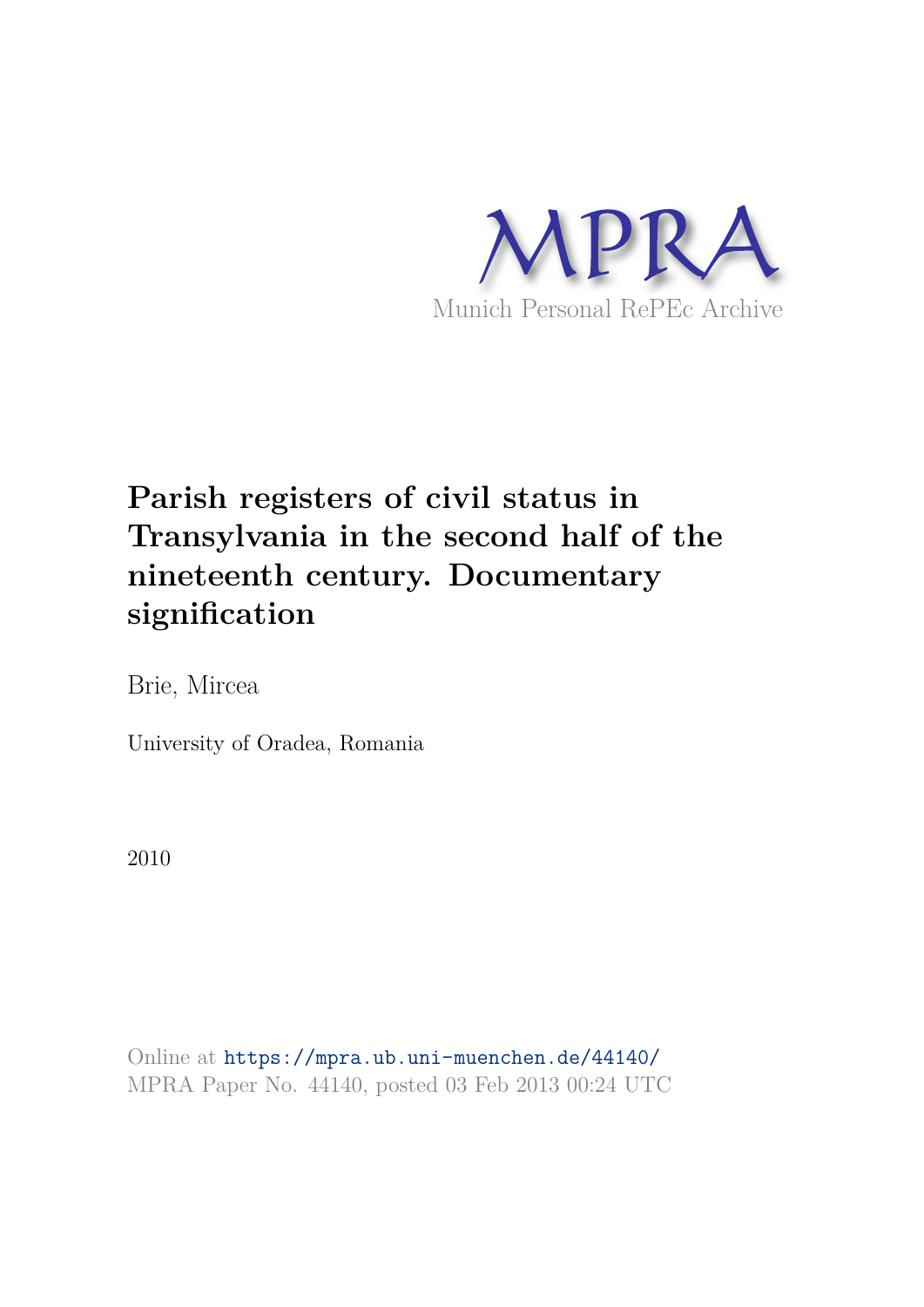## **Parish registers of civil status in Transylvania in the second half of the nineteenth century. Documentary signification<sup>1</sup>**

#### **Mircea Brie**

#### **Abstract**

*The parish registers of civil status, although the main sources of documentation for historical demography, are used with significant results by the other sciences such as history, ethnography, sociology, anthropology, linguistics, etc.. The perspectives of approaching the rural community and family have expanded considerably using these sources of ecclesiastical origin documentaries. The first researchers who refer to a systematic methodology that uses the parish registers of civil status as documentary sources for the completion of demographic data suggest the use of other sources, hitherto unused for this purpose. They will apply a new method, a modern innovation, the stripping and analysis of parish registers of civil status within the meaning of the reconstruction of demographic events (birth, marriage, death).* 

*The family reconstitution method, by analyzing the parish registers of civil status proposed by L. Henry and M. Fleury, has revolutionized the field of study dealing with people. Louis Henry believes that the parish registers of civil status is the ultimate source of information for the pre-state period and this is precisely the reason for which he proposes restoring the family's biological life. Church registers are only able to give us an insight into the family in rural areas, at least for the second half of the XIX century. Church documents, the fundamental sources for researching family life, are of two categories: 1. civil status registers and annual reports of the parishes, 2. Church authorities funds, documents and minutes recorded by the bishops. These documents are complex sources for the researcher interested in historical demography, social history, and the economic history of toponymy, birthdays, etc.* 

*Processing the data contained in these records requires a specific methodology. They allow us to observe trends that have occurred on the long-term demographic events such as: birth, marriage or death. These records are presented for a long time as their only source of documentation regarding civil status and demographic events in the life of most people. Researching these records can unveil important features of natural population movement, the phenomenon of birth, of marriage, the divorce or death. Then, an analysis of form and content of these registers can capture the cultural universe of the priests who fill these records.* 

*These Church documents proved to be important, especially where other documentary sources (mainly those in the category of records made by the state) have proved insufficient, incomplete and unclear. The parish registers of civil status in this case are suitable for both a qualitative analysis, and a quantitative one at the level of local communities. Beyond their usefulness and significance of documentary source, these documents should be regarded as being subjective because they were managed by priests (every priest is then an exponent to promote demographic and confessional "realities" and such realities were viewed from the perspective of his own religious convictions). The parish registers, however, prove to be the only documents that allow us to penetrate the privacy of individuals in each community. A documentary is also undeniably a good dowry that researchers should promote and use in their research not only locally but also to verify and demonstrate certain behaviours and overall trends.* 

#### **Keywords**

<u>.</u>

*Parish registers, Transylvanya, family, ethnicity, confession, community*

#### **1.Parish registers and beginnings of historical demography**

As an independent discipline within the field of Social Sciences, Historical Demography was established in the postwar period, developing under the tutelage of Demography and History<sup>1</sup>. As the French geographer Pierre George<sup>2</sup> said, "Historical Demography is a new ore relatively new science, one of the latest coming from Humanities, daughter to the marriage between figures and Social Sciences related to Geography – science of localization and space - with History - science of circumstances and time – disciplined through the rigors of Economy, subject to the ineluctable imperatives of Biology". The term of *Historical Demography*  was first used on the occasion of the VIII International Congress of Historical Sciences in 1933, where J. Bourdon presented a communication titled *Les méthodes de la démographie historique*. But this term was synonymous with the history of the population<sup>3</sup>. Likewise, in the sense of history of the population, Roger Mols uses the phrase "historical demography" when analysing the medieval genesis of European settlements<sup>4</sup>. Moreover, the author outlines a first history of the parish registers within Western Europe<sup>5</sup>, inquiring about the period of their occurrence in various countries. It is also emphasised how important and valuable are such documents to historical demography.

The author of *Demography Manual* (Philippe Moucha), published in 1964, found the retrospective demographic study to be of the utmost importance<sup>6</sup>, demography in its historical evolution respectively. He warned though that such research is difficult and very complex and that would require the study of multiple sources of information, sometimes contradictory. He advocates for the recovery of these sources, for their

<sup>&</sup>lt;sup>1</sup> The paper *Parish registers of civil status in Transylvania in the second half of the nineteenth century. Documentary signification* was published in *Transylvanian Review*, ISI Journal, vol. XX, supplement no. 3, 2011, p. 187-208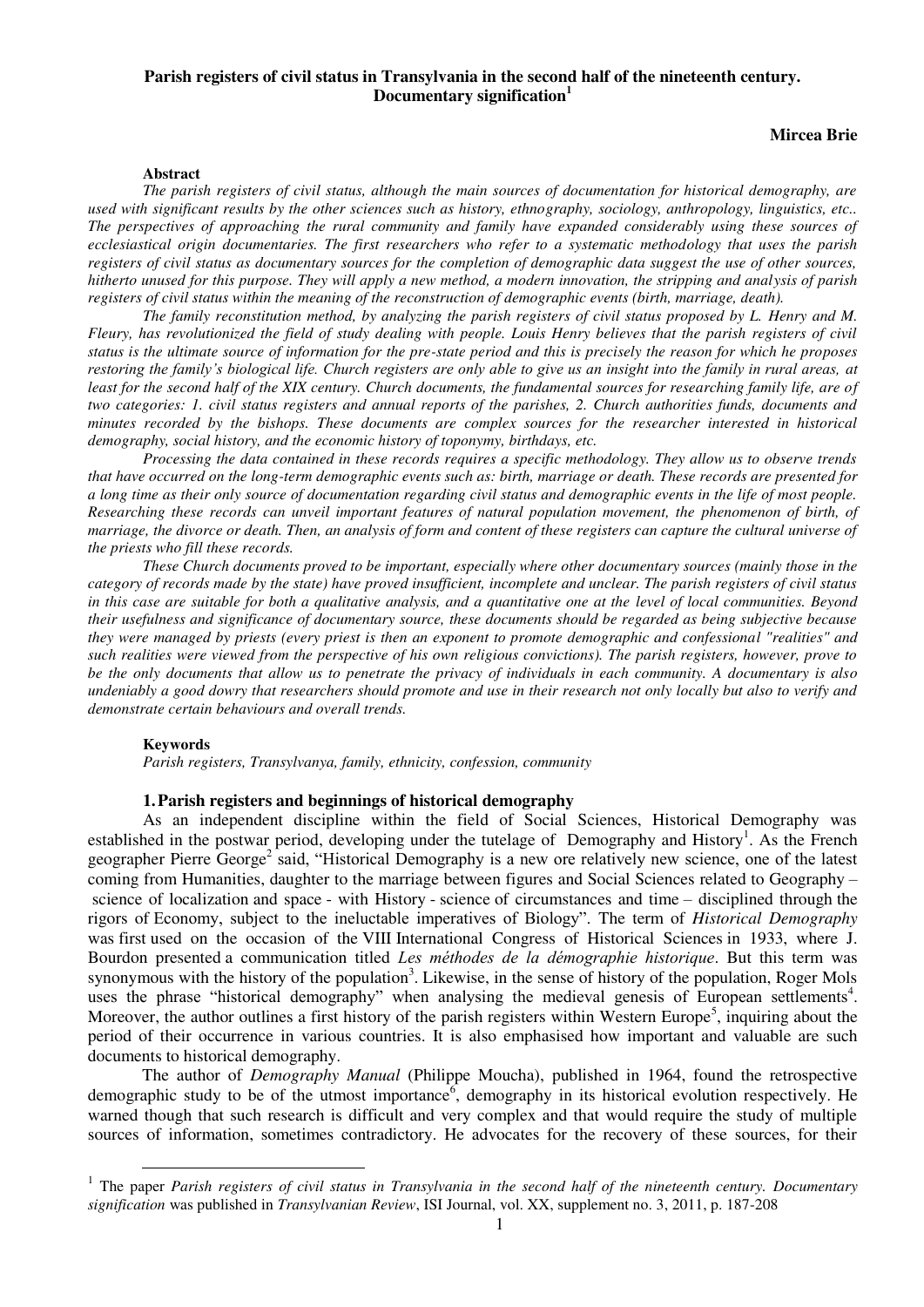comparison (until compatibility is reached), and for the obtained results to be analysed by using working hypotheses. The interest for these documentary sources, especially for parish registers is old. They have often been analysed and catalogued, but rarely effectively investigated. An interesting study, dating 1912, under the name *Les registres paroissiaux en Belgique*<sup>7</sup>, was published by J. Vannerus. The author of this study does nothing but an inventory of the documents, signalling their importance and respective role. No research in the sense of stripping, of cutting to the core of information had been done.

The founder of Historical Demography is undoubtedly considered to be Louis Henry<sup>8</sup>. Himself and Michel Fleury were the authors of the very first manual of Historical Demography (published in Paris in 1956, under the name *Des registres paroissiaux et l'histoire de la population. Manuel de dépouillement et d`exploatation de l`état civil ancien*). The two authors propose to add demographic data with other sources, never before used for this purpose. They will apply a new method, modern and innovating, of stripping and analysing the parish registers of civil status, in the sense of reconstruction of the demographic events (birth, marriage, death). The method of family reconstitution by analysing the parish registers of civil status proposed by L. Henry and M. Fleury has revolutionised the field of study dealing with people<sup>9</sup>. Louis Henry believes that the parish registers of civil status is the ultimate source of information for the pre-state period and this is precisely the reason for his proposing to restore the biological life of the family. He considers that family is the most important social group of the community and of the society. In 1958, Henry L. and E. Gautier, after researching the community and family in the village of Crulai, published a paper setting out much more clearer methodologies for Historical Demography<sup>10</sup>. This is the first monograph addressed from the perspective of historical demography. Historical Demography is beginning to define the sources of documentation (civil status registers) also by the used methods (microanalysis was introduced based on nominal data coupling)<sup>11</sup>. Numerous monographs, whose research was founded on the method of stripping parish registers of civil status were about to be developed in the near future. Among these we mention the work titled *Beauvais et Beauvaises de 1600 á*   $1730$ , signed by P. Goubert<sup>12</sup>. The method used by the author allowed him to capture the behaviour of peasants in the Beauvais area<sup>13</sup>, managing to explain the reduced frequency of illegitimacy, the rarity of celibacy, late marriage age, during the interval between births, the birth rate, etc.

The method used by the two researchers who led the way was followed by hundreds of historians from across Europe. The parish registers ceased to be the "dormant mob" of the old archives<sup>14</sup>, becoming now the most important and sometimes the only source of documentation for the history of the many and the humble. Demographers and historians were joined in the following period by sociologists, anthropologists, ethnographers; thus, the approach became much wider. Civil status registers became important sources of documentation for increasingly various fields of research. Thus, the prospects for addressing the rural community and the family have expanded considerably.

On the occasion of the World Congress of the International Committee of Historical Science held in 1960 in the city of Stockholm, L. Henry made a synthetic presentation of the methods used by Historic Demography. The experts present at the event decided to set up an International Commission of Historical Demography<sup>15</sup>. In 1963, in Paris, the Society of Historical Demography was established (chaired in rotation – until 1975 - by Marcel Reinhard, Pierre Goubert, Louis Henry and A. Armengaud) whose periodical publication, *Annales de démographie historique*, played an important role in promoting the new History discipline<sup>16</sup>. The publication "*Annales de démographie historique*", published since 1965<sup>17</sup>, played an overwhelming role in imposing the discipline internationally. The Historical Demography has evolved gradually, both technically and methodologically. Many historians, demographers and staticians will review the methodology used in the study of population. The use and retrieval of statistical data, which to that date had not proved to be of interest for historical research, gained a new impetus with the analysis of Bertrand Grille on statistical sources<sup>18</sup>. Family, marriage and nuptiality, fecundity and birth are increasingly debated topics in the circles of French demographic historians of this period<sup>19</sup>.

Extensive works of interest were published outside France, in Belgium, Britain, Western Germany, USA, etc. In 1964, in Cambridge, a research team led by Peter Laslett and E.A. Wrigley founded a prestigious profile institution: *Cambridge Group for History of Population and Social Structure*, reorganised in 1974 as an independent research unit. The research carried out by this institution allowed the wider approach of other issues related to family life<sup>20</sup>. Also, the socio-economic structure of peasant households during the pre-state period is identified along with other demographic variables of the British society. Representatives of this institution will partake, with a significant role, in research that aims to restore the demographic situation of the English society for a period of 300 years. The research is completed by the publication of *An Introduction to English Historical Demography. From the Sixteenth to the Nineteenth Century*<sup>21</sup>. The proposed model was resumed by Lawrence Stone<sup>22</sup>, in 1979, when he published the volume titled *The Family, Sex and Marriage in England 1500 – 1800<sup>23</sup>.* As conclusions to this paper, we note the fact that the pace of socio-economic, political and cultural development influences directly the mutations of the individual behaviour towards his family, marital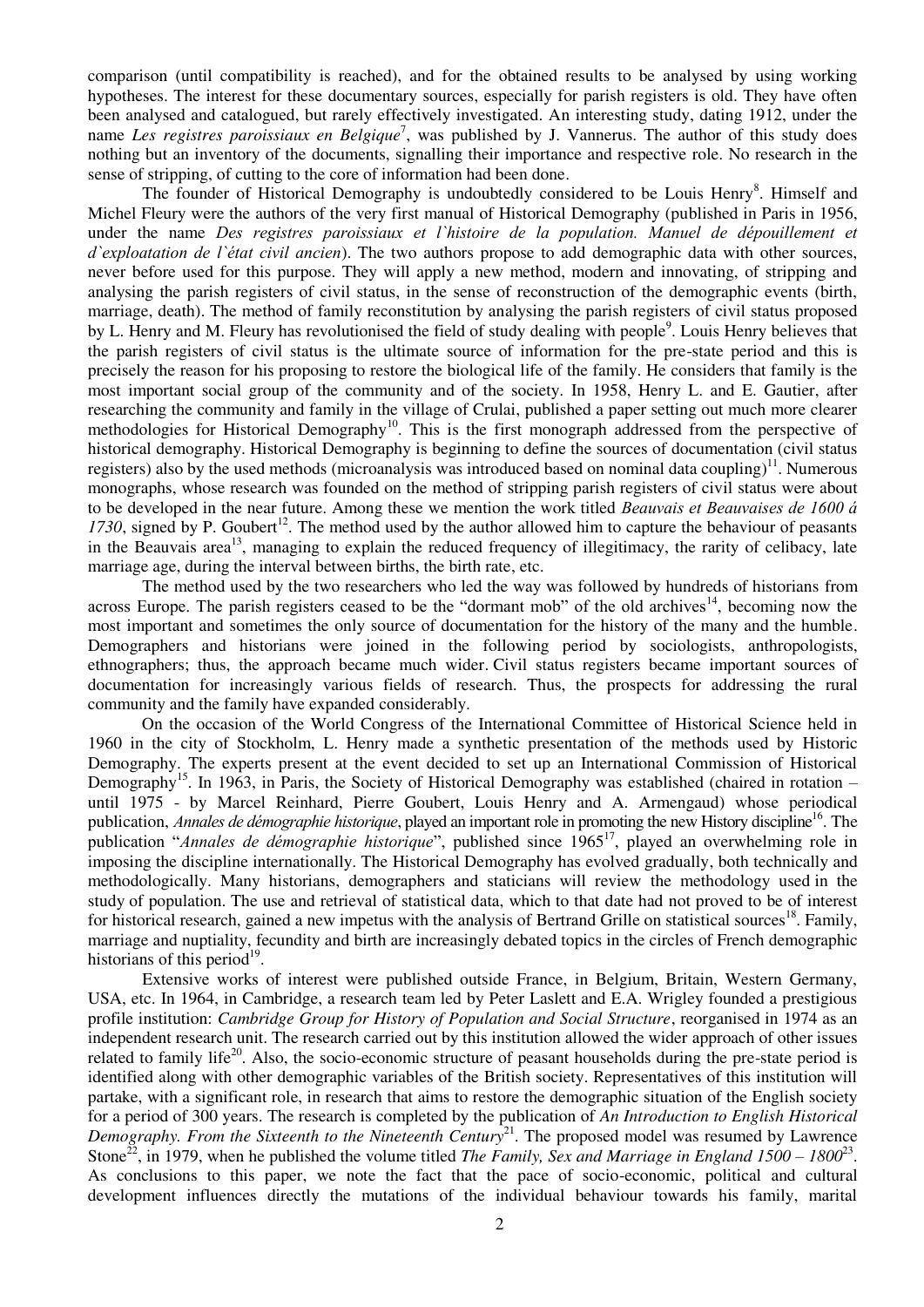arrangements, reflection on feelings and gender. Specific situation marriages, housekeeping, number of children, divorce or concubinage place the individual somewhere social control and inner desire. The traditional world begins to crumble on its own structure, the individual emancipation entails the community emancipation and implicitly, the birth of new mental patterns, accepted as values by the following generations.

A great contribution to research of marriage and family fertility, together with E.A. Wrigley<sup>24</sup>, has been brought by J. Hajnal<sup>25</sup> or by E. Shorter<sup>26</sup>. J. Hajnal, after a long period of researching the parish registers of civil status, concluded that the Western Latin Church played a key role in shaping the specific demographic model of modern Europe. "European marriage", as conceptualized by J. Hajnal model, around which rallied many Western historians demographers, is considered by P. Chaunu as "unique, unprecedented and without corollary"<sup>27</sup>. The model designed by Hajnal characterized the modern "marriage" by old age at the time of marriage and celibacy in women. This reality, rather specific to Catholic and Protestant Europe, is difficult to identify in Eastern Europe, including Romanian space where female celibacy is almost nonexistent, and the age at marriage has remained at levels not very high. Such a model, characterized as "European", is regarded with circumspection by P. Chaunu who, distancing himself from it, states that European marriage is socially homogenous, with sub-models or nuances, one of an aristocratic type, and the other popular<sup>28</sup>. Female celibacy is rarely met in village households, unlike what happens at the top of the social hierarchy<sup>29</sup>.

Martine Segalen, starting off from a denominative presentation of parish registers of civil status of a place called Vraiville came to a family reconstruction through an analysis that included socio-professional aspects of those involved<sup>30</sup>. Using "cross-section analysis"<sup>31</sup>, the researcher could follow the evolution curve in marriage age over two centuries and a half, together with the seasonal variation of marriage<sup>32</sup>. Moving beyond the dry statistics, Martine Segalen's methodology provides a sociologizing perspective of the demographic phenomena. Inter-personal relations<sup>33</sup>, the role of marriage in the reproduction of family and society, the community are elements that emphasize what Historical Sociology itself defined by marriage<sup>34</sup>. Relying then to "cross-section analysis", the author could follow generational and inter-generational developments<sup>35</sup>. Somewhat similar concerns had also Yvonne Knibiehler<sup>36</sup>, J.L. Flandrin<sup>37</sup>, Edward Shorter<sup>38</sup>, Robert Muchembled<sup>39</sup>, Jack Goody<sup>40</sup>, M. Mitterauer, R. Sieder<sup>41</sup>, etc., but Philippe Ariès, George Duby, Michelle Perrot, Pierre Chaunu, Alain Corbin, François Lebrun are more known. An undeniable contribution, both qualitative and quantitative, bring to the table, by promoting the same approaches, the volumes of *Histoire de la famille*, coordinated by André Burguiére, Christiane Klapish-Zuber, Martine Segalen și Françoise Zonabend<sup>42</sup>.

A famous research team, a true laboratory of Historical Demography, has worked at the Sorbonne since 1972. In addition to restoring families, the interest of this school of the Sorbonne has been also that of "Historical Demography"<sup>43</sup>. Another team, led by Pierre Chaunu and P. Gouhier is created at the University of Caen.

An important reference work for Historical Demography was published by Jaques Duparquier<sup>44</sup> in Paris, in, 1974, titled *Introduction à la démographie historique*. A remarkable manual of Historical Demography, the work manages to capture the existing necessary links between demography and local history. We note an interesting stripping method of the parish registers of civil status, following the main thread of demographic events in the life of reconstituted families.

Restoring family history has continued to preoccupy researchers, the methods have diversified with the use of information provided by sciences related to historical demography. Historical Demography seeks to go beyond quantifying numbers, basically following the issuance of assumptions and conclusions meant to demystify history. The individual, as an actor of the historical event, cannot and should not be separated from the living environment and the world in which he lives. He identifies with life and everyday existence of his community, with the collective mind, with the crowd, crowd that shapes and sculpt values, norms and patterns.

## **2. General aspects on the parish registers of civil status registration in Transylvania**

At first, these registers were not completed on regular basis, priests were free to produce documents as they wanted, there was no standard form for  $it^{45}$ . The first civil registry records were simple notes that priests took with reference to donations and fees received by the clergy at baptisms, weddings and funerals. Also, not all demographic events were recorded<sup>46</sup>. Until the end of XVIII century, the civil status notes were very brief and mixed up together, in chronological order, for all demographic events; then they started to record information under three headings: baptism, marriage and death. If in the West, the compulsory registration of these civil registries was required quite early, with the state involved in controlling the church documents, in the Romanian space they are rather late. Earlier in Transylvania than in Moldova or the Romanian Country, these records came to be regularly registered, while respecting a certain methodology in filling them. The bishops of various denominations within Transylvania from the late XVIII century, at the Austrian government's intervention, gave instructions to the priests together with standard models of filling in civil status registers. The Recruitment Rules issued by Maria Theresa in 1773 and implemented by Joseph II in 1784, provided an entire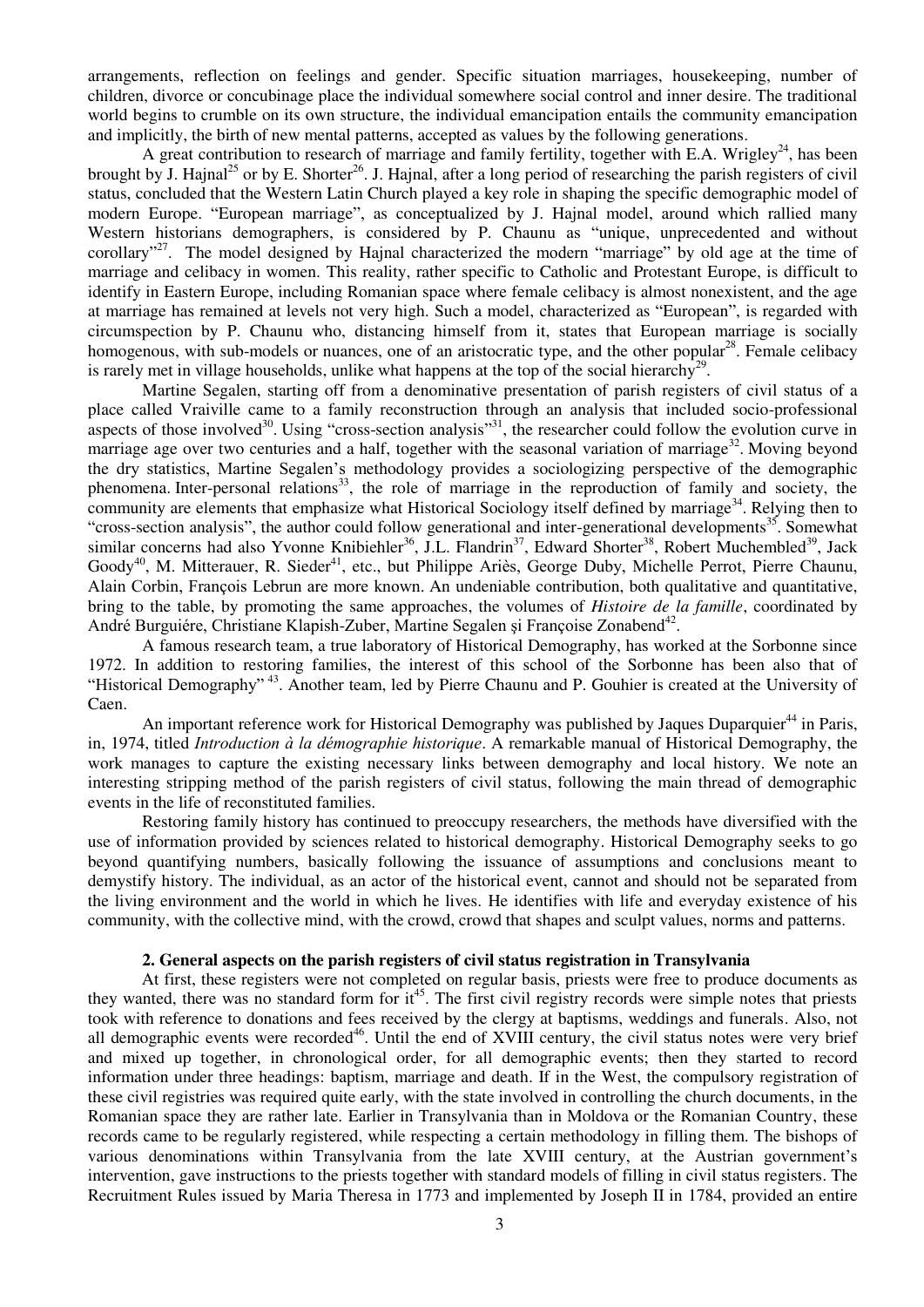chapter on how to prepare such documents of civil status<sup>47</sup>. It also provided the priests' obligation to submit quarterly reports on the increase or decrease of the population. We mention here the following orders, issued to priests by the state authorities: all priests would keep records books (January 7, 1770); all records would be kept in places away from sources of fire, and in case a fire broke out these records would be saved first (May 10, 1774); the register transcripts would be drawn up in two copies, one to be submitted to the civilian jurisdiction (Law 23 of 1827)<sup>48</sup>. The state gives the Church this role, but strongly requires the Bishops to oversee the preparation of these registers<sup>49</sup>. By the mid XIX century, the civil status registers were manually lined by the priests, although the printing of such documents had been started since 1784. The Orthodox registers are written in Romanian and Serbian (in Banat), the Roman-Catholic ones in Latin and Hungarian, the Calvinist and Unitarian ones in Hungarian, the Lutheran ones in German, the Greek Catholic ones in Latin and Romanian and the mosaic ones in Hungarian, German or even Hebrew<sup>50</sup>.

The contents of registers of civil status was improving more and more, primarily due to the state pressure. Since 1850 new sections are entered in the register for baptized people, one is referring to the stillborn, another to recording the birth legitimacy or illegitimacy. In the register for married people there is room for new entries referring to the state of married people (young person, widow(er)), and in the death register a new entry registered the cause of death. In all registers, there was a section reserved for observations and special mentions which the priest might write down.

#### **3. Parish registers of civil status in Transylvania - documentary significance and importance**

Church registers are the only ones able to give an insight into the family in rural areas, at least for the second half of the XIX century. Church documents, fundamental sources for researching the family life are of two categories: 1. Registers of civil status and annual reports of the parishes; 2. Church authorities funds, documents and minutes recorded by the bishoprics. These are complex sources for the researcher with an interest in historical demography, in social history and economic history of toponimy, birthdays, etc. Processing the data from these registers requires a specific methodology. They allow us to observe trends that have occurred on the long-term demographic events such as birth, marriage or death. These records are, for a long time, unique sources of documentation regarding civil status and demographic events in the private life of the majority of population. Researching these records, we can discover important features of natural movement of population, the phenomenon of birth, of marriage, of the divorce and of death<sup>51</sup>. Then, an analysis of form and content of these registers can capture the cultural universe of the priests filling in these records.

## *a. Parish registers: sources of ethnic and religious setting*

In Hungary and Transylvania, after the first census of 1784-1787, a new official and general census took place just over six and a half decades in the mid-XIX century. After the revolution of 1848/1849 in Hungary, and in particular by political and administrative restructuring of the Monarchy, it became inevitable to have a new census organized. Reviewing started in the summer of 1850, but because of preparations for war against Prussia, the actual census was completed in the summer of 1851. It is the only census of Transylvania (until the reunion with Romania) in which nationality was a criterion used to register population. Census instructions did not clarify the meaning of the concept of nationality so that, when entering information various points of view were intertwined.

Later censuses were also organized in the years of 1857, 1869, 1880, 1890, 1900 and  $1910^{52}$ . If confession had a clear entering requirement, in terms of nationality things were different than they were in 1850. Only in 1880 a clarification is attempted in this regard. The census organizers were satisfied with recording the *mother tongue.* It is known that not all cases declared the language specific to the ethnic group to which he/she belonged. Then, the children who could not speak were excluded from this category (this is later on fixed in the census in 1890 when children were attributed by default the mother tongue of their birth mother). In 1900, only an alive tongue could be entered as mother tongue, so Latin, Gypsy and Jewish languages could not be highlighted.

Given the lack of the few censuses conducted by the Hungarian state of a variable nationality, we propose an analysis based on the parish registers of civil status. Ecclesiastical information gives us a relatively clear picture of the religious structure, but not of the ethnic structure. This information should be closely analysed, if possible even be compared with information from other sources, because often, this information refers only to followers of that denomination, and not least we can see a certain bias that slipped in when data was recorded. A comparison between information from multiple documentary sources is, we believe, welcome if we want to achieve its purpose, namely to determine the structures of ethnic and confessional structures and the respective links between them.

The available documents do not allow us to accurately determine a person's ethnicity. Even if we wanted to highlight just ethnicity, we cannot do this because at the level of the XIX century even the official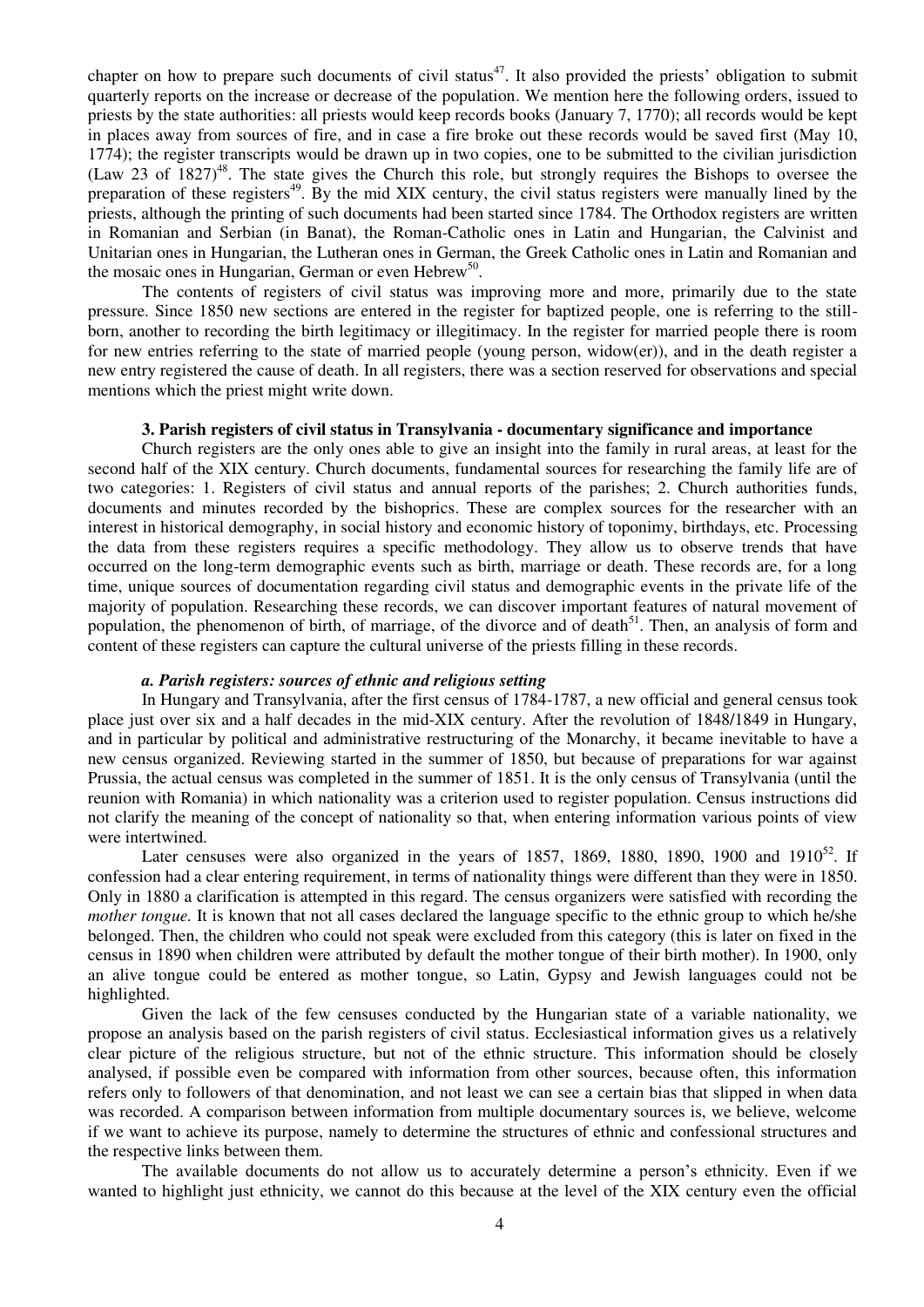censuses do not use the nationality variable, but only the mother tongue variable. Parish registers and civil status reports allow for establishing a person's ethnic identity in an even lesser extent, the criterion by which the population was recorded was their confession. In the latter case, establishing a relationship between ethnicity and religion has an even greater margin of error.

Based on the information we have in using the census and parish registers, in order to add and verify this information, we propose the following method of determining the ethnic identity: a. a check of the native language; b. establishing the religious identity; c. onomastic study.

The criteria that can determine the ethnicity in this region are, in addition to individual declaration of ethnicity (data is very scarce), language, religion and the name of the person (mainly family name). Obviously, when using these criteria, we must consider all these indicators, not just one. An individual may know or may not know the language of the people to which he/she belongs. He/she loses the religious identity, or simply converts to another denomination or religion. The variable of name is even more relative. A person, often through marriage, changes her/his name. At the beginning of the XX century, the process of linguistic change is increasing under the influence of the Apponyi law<sup>53</sup>. But, what is ethnic identity? An individual who loses his religion, name and language (especially) and does not lose ethnic identity? Ethnic, national identity is more complex than the religious or linguistic issue. Precisely for that reason, we must consider all factors together with socio-political, economic and cultural conditions that imprint a particular ethnic reality.

It is necessary to use at least two of the mentioned criteria. If we consider religion, we can say that Romanians are Orthodox and Greek Catholics. We do not exclude the fact that some Hungarians might be Greek Catholics or Orthodox<sup>54</sup>. We need to consider all factors, all possible indicators. The fact that we found in documents Hungarians of Greek Catholic or Orthodox religion is explained to a lesser extent by converting Hungarians to these confessions, though we find many such cases, rather by some Romanians' Hungarisation, but who will not give up their religion. After being Hungarised, many Romanians converted to Roman Catholicism or Protestantism.

Another problem that occurs in establishing ethnic identity according to religion is in this area, but not limited to Jews. In 1880, for example, in Beius and Vascău there were 621 Israelis<sup>55</sup>and in 1900, across the entire Country of Beius there were altogether 1,709 Israelis<sup>56</sup>. All these people are in fact Jews. In censuses conducted by the Austri-Hungarian state, the region does not list any Jew (because of census procedures). Most of them declare themselves as Hungarians or Romanians, according to case.

Using both criteria associated with anthroponyms is required, as we have seen. Moreover, it appears that in the process of losing the ethnic identity, language is lost first, then religion and, finally, the anthroponym.

## *b. Parish registers: sources of reconstruction of family life cycle*

In the second half of the XIX century, Transylvania was dominated by a traditional rural society, except for a few urban centres and areas immediately adjacent thereto. The village was a world of constraints and echelons where all individuals must comply with group affiliation. Social diversions of any kind were viewed with scepticism and moral and religious precepts were the defining social and societal norms of those times. Community was strict in control of the family through the various "rituals" of interference in its internal problems. Any disruption of family relationships might mean in terms of coexistence within a community of both small family groups of two partners, a major disruption of community mechanisms. It is these "slippages" that should be avoided. In this respect, an entire suite of collective attitude was triggered, designed to prevent the occurrence of such situations. Community adjusted so by various constraints and determinism, the whole mechanism that enforces order and social norms. Major events of family life, such as baptism, marriage (including pre-marital relations of the two partners) and burial were strictly supervised by the community. Family-community relationship runs deep and it cannot be understood by a fragmented and sequential analysis. From the perspective of the family, the general community is providing the "model". On the other hand, the community lives its emotions and sensitivities in the crucial moments of family life.

The starting point of the family is marriage. It is when the most important social group of a society is created. Community celebrates through marriage the victory over time, and on this occasion the human sensitivity is nearing the "desired perfection<sup>57</sup>". Through various mechanisms that regulate, human sensitivity is nearing the "desired perfection $57$ ". Through various mechanisms that regulate, the community interferes with the life an individual at its deepest individuals at marriage and at wedding. Starting from this reality, the present our research with marriage as reference point to which we reported the entire initial debate, community-family relationship. Both are taught and prepared to accept the hierarchies that provide community order. At each marriage, not only for the two but for the rest of the community, all defining elements of inter-personal relationships required by the community are repeated out loud. The family was the place where all rules of conduct had to be implemented and to which the entire community group reported.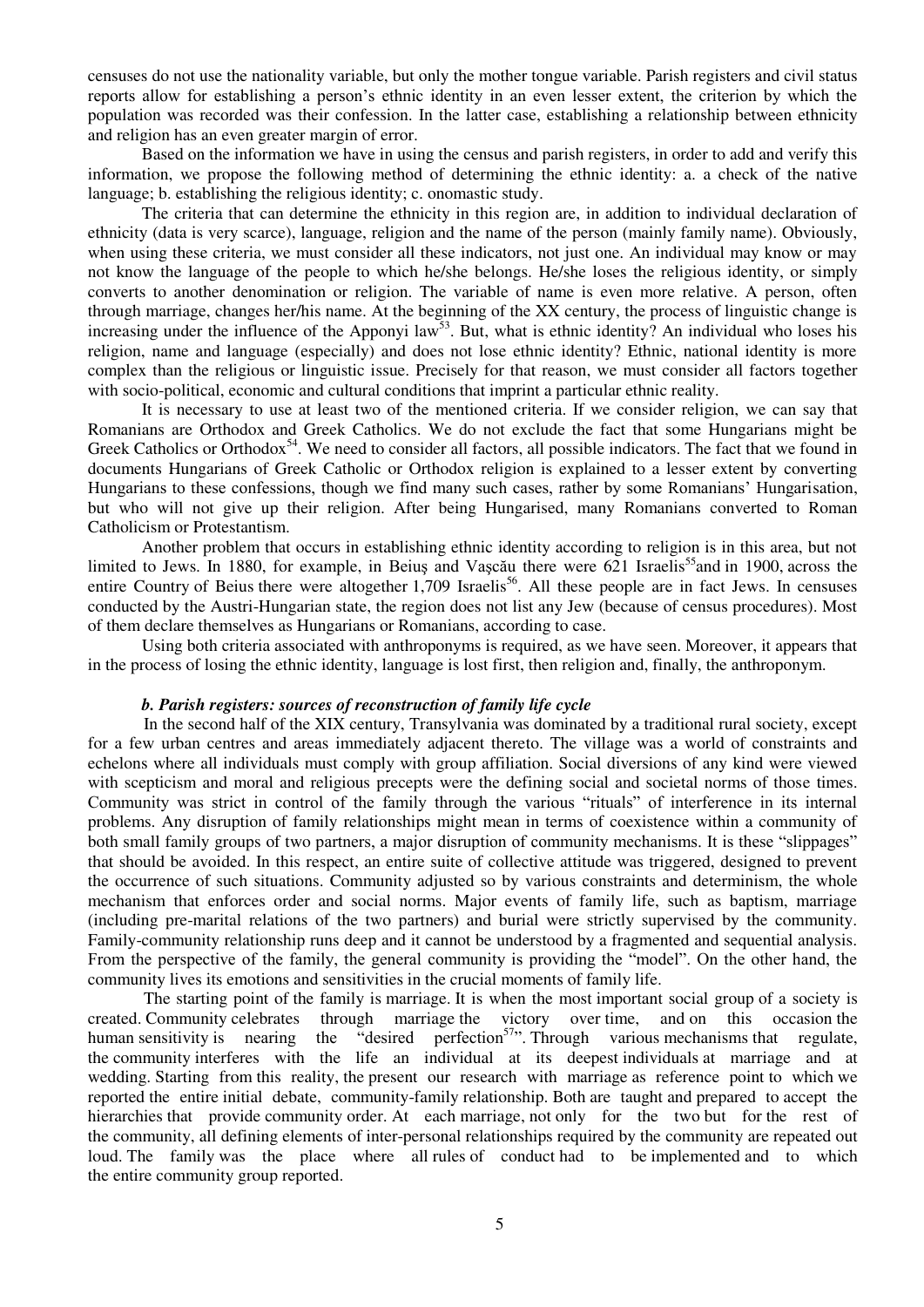In the period under our review, the families of two young people getting married were no longer in full control of the marriage act. If marriage was prior decided exclusively by the two families, where the sincere feelings of affection were not important, now young people have a partner of their choice. Despite this radical transformation of mentality, the community still has control over the levers necessary for association for a new family. This control is more visible in the village, which features a traditional existence, by comparison with the city life with more diluted traditions, where relations between the family (usually nuclear) and the community were built on other rules.

Not only social factors acted on the family within this region. The family stayed in the blow of demographic realities, the political-legislative changes occurring during this period. The family was directly affected by various legislative measures that established the framework of its formal existence and indirectly by shaping the whole series of conditions, which have often proved to be very strong. Secular and ecclesiastical legislation on the family – is the subject of a chapter of this work – imposed, while the church was exclusive when it came to the public management of family problems in the second half of the XIX century, a setting where family relationships could develop. The family administration maintained the often tense religious rivalries. Roman Catholic and Greek Catholic, under the influence of the Austrian state bias, often prevailed in competition with other denominations. In developing a family under the major community influence, the constraints and ethno-confessional determinism proved to be strong and decisive. The political reality and all events with political connotations, which occurred during the second half of the XIX century, had a direct influence on the conduct of the processes and phenomena related to ethno-religious evolution of the population of the area in question.

Milestones leading to the formation and shaping of the family are surprised by the entries in parish registers ad civil status. Marriage, which is associated with the birth of children, owned the main constructive role in the family. Based on the wealth of information provided by parish registers of civil status, we can reconstruct family lifecycles (birth, marriage, death), and on the other hand, to give life to all experience hidden behind figures. Unveiling of desires, often associated to infirmities recorded in everyday life of families in this area, was not only a wish but also an imperative of this research. Entering the intimacy can only be done through an analysis of several reactions and behavioural capabilities of those involved, and a related analysis on the changes occurring in society (the main trends were of dilution of traditional ethno-religious and community precepts, associated with increasingly visible socio-professional mobility).

Special attention can be paid to elements of erosion, of dissolution of the family. Divorce, cohabitation and illegitimacy of births are closely monitored by the Church; priests had to submit reports to Transylvanian bishoprics on yearly basis, containing the number and evolution of these phenomena. The traditional image of family is changed in this period under the effect of urban culture increasingly present. Modernity takes its toll, not only by imposing the nuclear family, but also by the appearance of a more permissive attitude about slippages. Cohabitation, divorce, legitimacy, by their approach have proven important opportunities to discover the family and everyday realities.

## *c. Parish registers: sources of reconstruction of mental, socio-economic and professional transformation*

Parish registers of civil status are an important source of documentation in terms of socio-professional status of members of religious communities. When children are baptised we learn information about the social status of their parents; in the case of young people getting married or in the case of death, we have the opportunity to reconstruct the socio-professional status of the respective people. A comprehensive analysis over a longer period of time, allowing comparison between different localities (rural, pre-urban or urban) between city of different regions, across the region with different socio-economic profiles, gives the research the possibility of documentation of social, economic and professional changes .

The city is producing significant social and professional changes related to the pre-industrial era and the onset of industrial era that favours not only the human mobility within the city, but also from the rural to urban environments. These mobilities were accompanied by uprooting, of alterities of tradition or conflict with the constraints of the rural patriarchy

Under the effect of modernity, the society influences the family, not only its form but also the roles and functions that were achieved. Attitudes change with the form and nature of society. There is no longer an extended family and the family no longer accepts the community mix and much less of the village. The changes are most obvious in the city, but in time they became visible in rural areas, too. Nuclear family is the new family where the outside interference is insignificant. With the transition to a modern society, there is a restriction of the social role of the family, role that is passed in time and in various areas to other institutions (market, state, school, etc.). The family no longer dominates social life.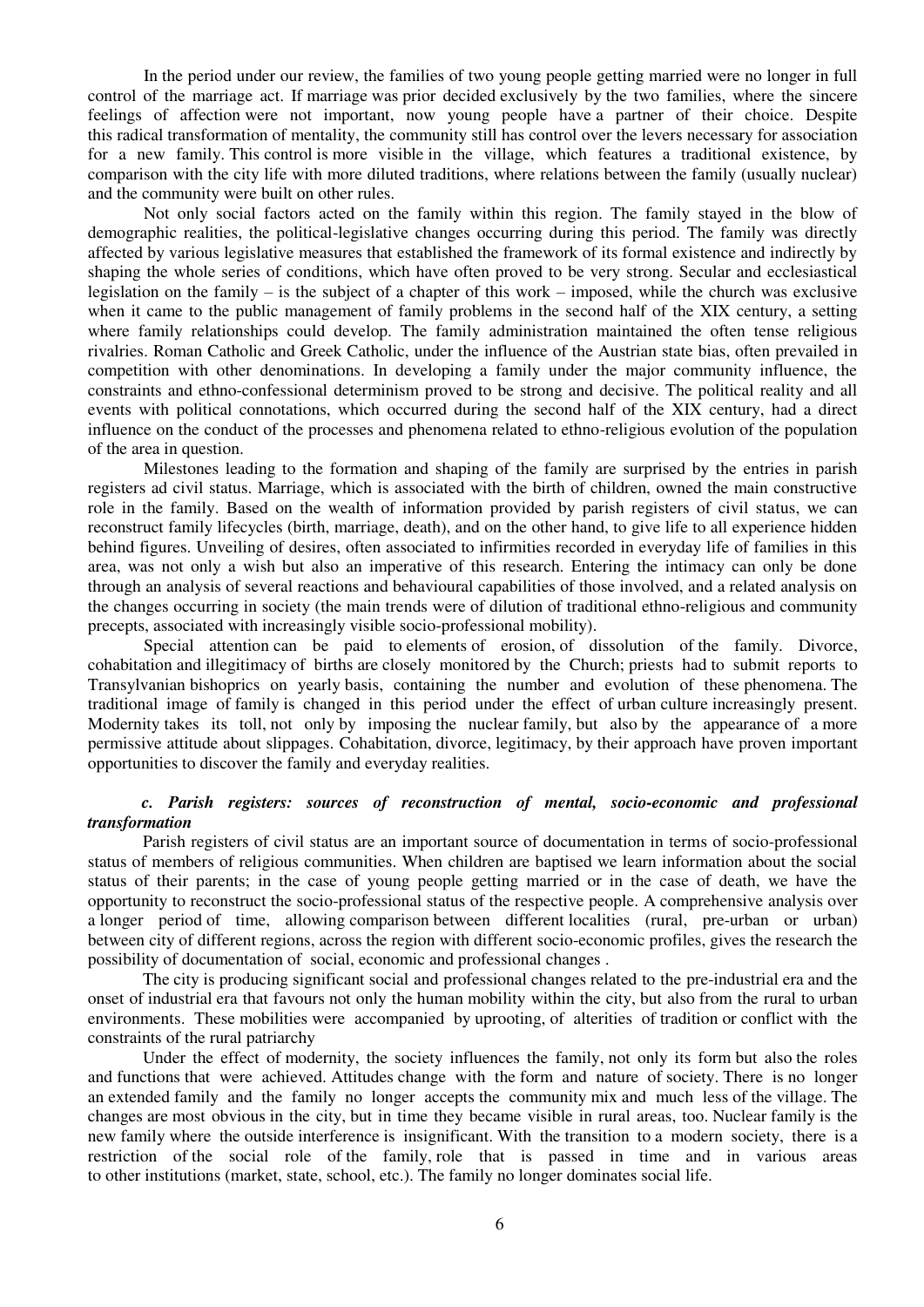Over time, we identified several significant changes in the collective mentality. The family unit is no longer an economic production: spouses are not performing productive work in the household; the economic link that keeps them together practically no longer exists. There is a reducing in family size by restricting the number of children for a couple and by quasi-generalization of the nuclear family. Smaller families are more suitable for social changes of modernization. Reducing family size caused significant changes in lifestyle, in family behaviors. Another important effect of modernity is linked to matrimonial mobility, the decline of parental authority of the clan in general and increasing the role of individual decision on the timing and choice of marriage partner. Due to the transfer of family functions to other social institutions, economic and political reasons the marriage began to lose importance. Although considerations of wealth plays a less important role, socio-cultural similarity of spouses' statuses prevail in establishing couples.

Compared to the traditional social status of inferiority, the modern woman begins to obtain social and political rights, going all the way to legislating equality with men in all spheres of social life. Work outside the home makes the space provided for communication between spouses, between parents and children, to shrink. Parents try to compensate this by "spoiling" children (gifts, pocket money). Required in traditional society to work at an early age (in workshops or in rural household), children are gradually begun to be perceived not as labour but as a value in itself<sup>58</sup>. We note thus the improvement of the social status of women (economic independence, social and political rights), which is not bound to accept an unsatisfactorily couples life. The effects of such developments are among the most diverse. Moreover, the more the society recognizes rights of women, the more increased is the marital instability.

The phenomenon is visible in the city and towards the beginning of the XX century also in some rural areas where tradition leaves room under the influence of propagation of non-agricultural activities, to a socioeconomic modernization process. These changes led, as it easily can be expected, to our mental perceptions, and hence a different reaction of the community. The social norms are changing.

### *d. Parish registers: sources to identify patterns and demographic trends*

Analysing the natural movement of population during this period, some researchers speak of the demographic revolution that combines old demographic transition model, characterized by high levels of mortality and birth to new model that expresses low levels of mortality and birth. The transition to this model, as we could note from the analysis made on mortality and birth, was started by reducing the mortality rate, followed and a reduction in birth rates. Such a form of expression led to the so-called "transient increase" <sup>59</sup>. With the transformation of socio-economic, cultural and health conditions, a demographic transition model was imposed briefly in the last two decades of the nineteenth century, more and more (first in the city). Characterized by a high birth rate and low mortality, this transition has contributed to a substantial increase in population.

| Evolution of birth, death and natural increase in Billor County |         |  |           |  |             |      |        |      |      |                                                                                       |      |                                                                                                           |
|-----------------------------------------------------------------|---------|--|-----------|--|-------------|------|--------|------|------|---------------------------------------------------------------------------------------|------|-----------------------------------------------------------------------------------------------------------|
|                                                                 | 1866    |  | 1868 1870 |  | 1877   1879 | 1881 | 1885 l | 1887 | 1889 | 1901                                                                                  | 1905 | - 1910                                                                                                    |
| Birth                                                           |         |  |           |  |             |      |        |      |      |                                                                                       |      | 18.686   19.011   18.916   17.806   20.546   19.230   22.194   23.285   24.127   16.113   17.158   18.016 |
| Death                                                           |         |  |           |  |             |      |        |      |      |                                                                                       |      | 13.885 14.941 15.005 16.356 14.783 15.712 17.522 17.191 17.191 11.560 13.045 12.429                       |
| Natural increase                                                | 4.801 L |  |           |  |             |      |        |      |      | 4.070   3.911   1.450   5.763   3.518   4.672   6.094   6.936   4.553   4.113   5.587 |      |                                                                                                           |

**Evolution of birth, death and natural increase in Bihor County**<sup>60</sup>

In the Bihor county, reported to the years that our research took as sample landmarks on which correlations were made between births and deaths (thus resulting in the natural surplus), population growth was positive. Despite high mortality, which in some cases shocked by the large scale, the higher level of birth rates led to a natural increase of between 1, 450 people (1877) and 6,094 people, as was the natural increase since 1889.

This positive natural increase did not characterize the entire area of the county. Many localities faced in this period profound and violent expressions of mortality crises that generated a negative natural growth throughout the period we analysed. The major effect of high mortality (less the birth rate, which remains high) the natural increase can be seen in the case of many localities, so much more since the period under review surprised some mortality crises whose effects were downright devastating to the population of these villages. Deep economic crises encountered in those years throughout the Monarchy, in conjunction with outbreaks (keep in mind especially the cholera epidemic of 1872-1873, and its extension) exercise fantastic demographic pressure. The effects of the cholera epidemic in the years 1872-1873 were catastrophic: in Bihor County 30 447 people fell ill, of which 10 980 people died (of which only 1096 people in Oradea), which is 2.28 % of the total county population; in Satmar people fell sick and died: 17 330 5268, representing 2.13% of the total population in this county<sup>61</sup>. We offer an example, the case two localities where the effect of regional epidemic was devastating in terms of increased mortality.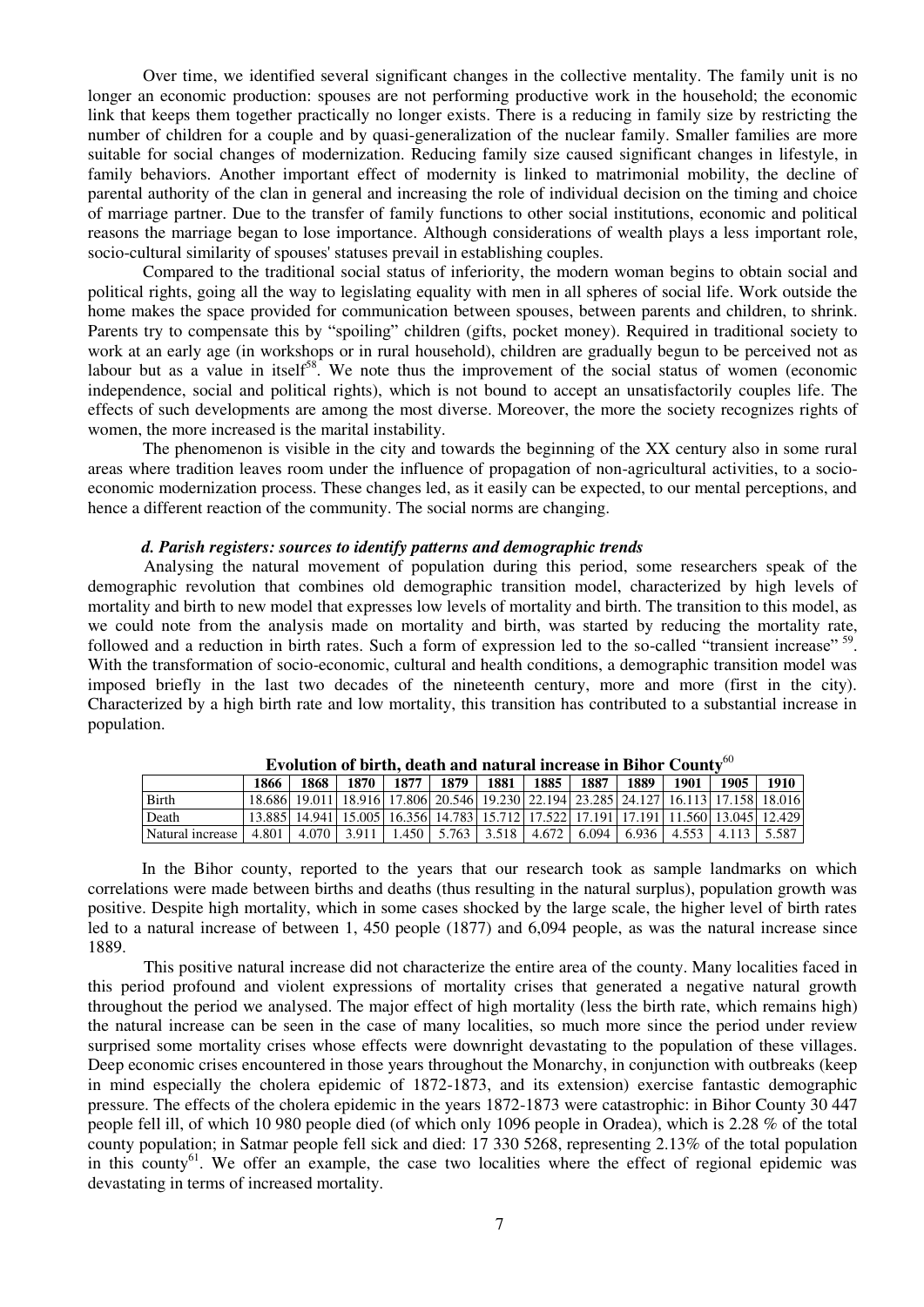

Source: Arhivele Nationale, Directia Judeteană Bihor (hereinafter A.N-D.J. BH), *Colectia Registrelor de Stare Civilă*, file, 7, 6-22, 37-55

The Greek Catholic parish of Abrămut, during 1860-1880, recorded population growth that was negative (the number of people who died by comparison with the number of newborns is greater by 27). Negative growth did not characterize the entire period, but the effect of crisis mortality was captured by us during the death investigation of this parish. Thus we identify two periods with negative levels of natural increase: 1. period 1861-1864, when low natural surplus was due to both lower birth rates, and increased mortality, 2. period 1870-1874, characterized by major crises of mortality caused by numerous epidemics whose effects were heightened during the cholera epidemic of from1872-1873.



Source: A.N-D.J. BH, *Colecţia Registrelor de Stare Civilă*, file, 91, 24-45; file, 94, 25-49

The Greek Catholic community Beius recorded 117 people who died during 1860-1880 over the number of newborn. Despite social and economic progress (to which most often we tend to associate a better existence, which later translate into lower mortality), the Greek Catholic parish of Beius faced this period more death than birth.

Then, the city requires a substantially different demographic model from that recorded in the rural environment: the decrease in births rate is more visible here. Despite tangible progress in terms of decreased mortality, the natural increase is low, even negative.

Evolution of the number of births and deaths highlights, in the case of Oradea city, a rather negative natural growth for the period of the second half of the nineteenth century. The negative value of the natural growth in Oradea, somewhat surprisingly, was due to an interesting demographic transformation process.

| Evolution of births, deaths and natural growth in Oradea |      |        |      |        |       |       |       |       |      |  |  |
|----------------------------------------------------------|------|--------|------|--------|-------|-------|-------|-------|------|--|--|
|                                                          | 1877 | 1879   | 1881 | 1885   | 1887  | 1889  | 1901  | 1905  | 1910 |  |  |
| <b>Births</b>                                            | .172 | .183   | .302 | .326   | .330  | .442  | 1.540 | .597  | .763 |  |  |
| <b>Deaths</b>                                            |      | .363   | .390 | .433   | .362  | 1.316 | 1.305 | .644  | .732 |  |  |
| Natural growth                                           | -99  | $-180$ | -88  | $-107$ | $-32$ | 126   | 235   | $-47$ | 31   |  |  |

**Evolution of births, deaths and natural growth in Oradea** 

Sources: Anuarele "*Magyar Statistikai Évkönyv*" *1877*, *1879*, *1881*, *1885*, *1887*, *1889*; Iosif I. Adam and I. Puşcaş, "*Izvoare de demografie istorică*", 236-237, 652-655; Traian Rotariu (coord.), *Recensământul din 1880*", 50-51, 274-275; Idem, *Recensământul din 1900*", 110-113, 474-477.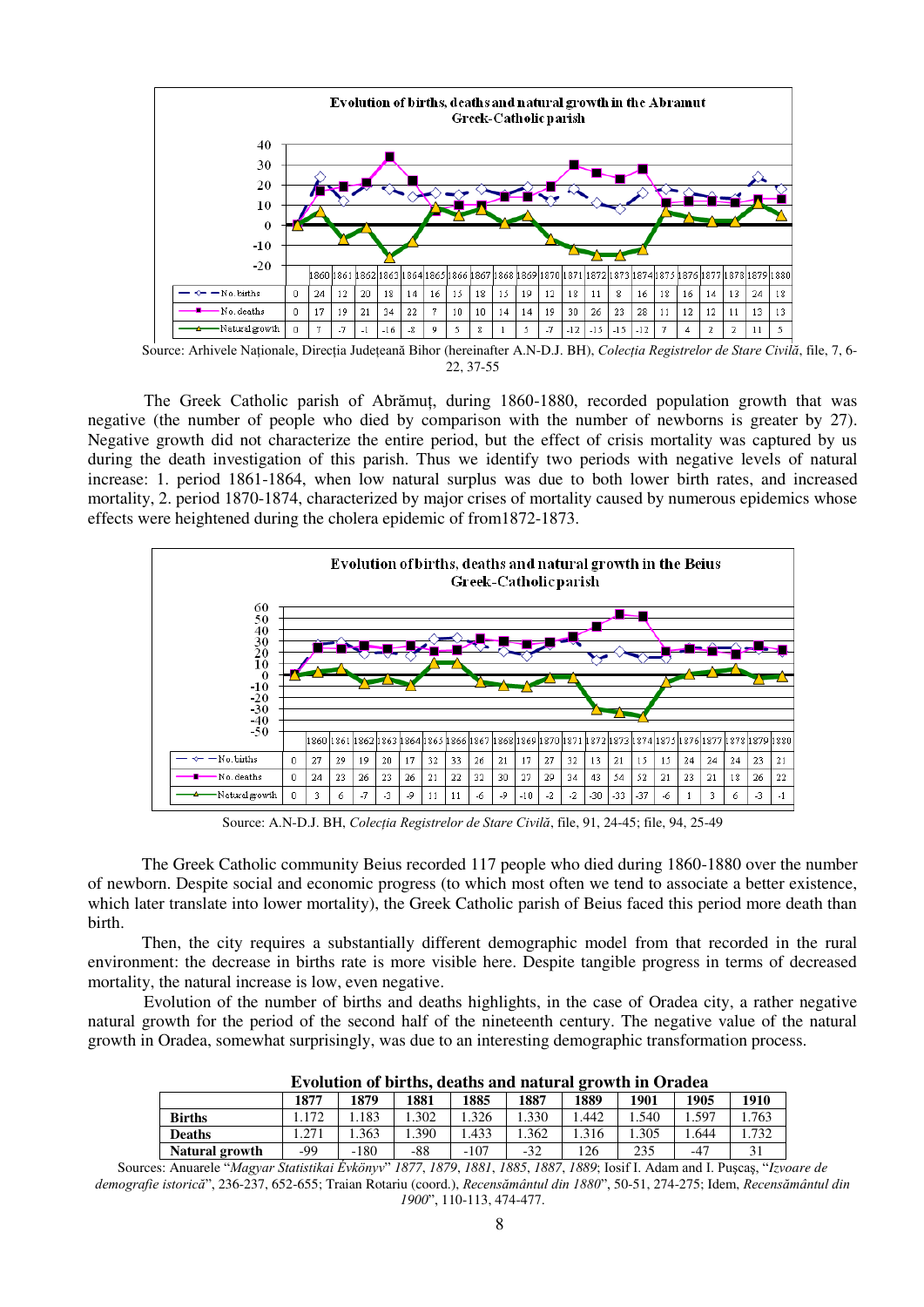The city by the cultural, socio-professional and mental environments provided the background that led to the creation of a new family type. The urban family begins to be a modern family. The number of children who are born in the city is decreasing (the proof is the fact that birth rates in Oradea were lower by up to 10 ‰ than the value recorded in the whole county of Bihor). Positive changes that had as effect a decrease in mortality, were not able to keep pace with the reduction of birth: city birth rate drops more visible and earlier than mortality. From this point of view, Oradea family was one in which fewer children were born. The emancipation of the family, arising primarily due to women's empowerment, was not accompanied by a reduction in mortality. The first impression is, in this context, that the family is emancipated earlier than realities of society allowed. Furthermore, the social, economic and medical advances do not measure up to the new challenges leading to "recovery" of society as a whole. Only the late nineteenth century witnessed a phenomenon expected turn. In the years 1901-1910 the natural growth in Oradea was positive throughout the period, registering a natural surplus of  $1.405$  people<sup>62</sup>. This transformation was possible because of reduction by almost 15 ‰ of the mortality rate in the city, from 1880 to 1910.

This period demographically known as "transitory" records the different behaviors of the population: expressions of traditional coexist with expressions of modernization and empowerment at the same time. We offer an example of a rural subject. We chose the number of children as an indicator for personal and family empowerment.



Source: A.N-D.J. BH, *Colecţia Registrelor de Stare Civilă*, file, 461, 32-50, 64-75; file, 462, 4-101; file, 463, 1-21.

As it can be seen, according to the number of children / family, there are numerous categories of families that have: 1-4 children (representing 51.2% of families and 23.07% of all children) and 7-9 children, respectively (constituting 28.05% of families and the number of children no less than 44.23%). Between the two families (like there were different "worlds"!), families with children 4 and 5 children are numerically smaller (by 5 cases each). Despite the two mentioned trends, evident by the large number of families with 1-2 children and those with 7-9 children, most children are born in this parish still in the large families. Although the number of families with 1-2 children is more and more towards the end of the surveyed period, the share of these children remains low, this is because most children remain concentrated in families with several children, although these families are fewer in number

The fact that many children are born to families in Transylvania does not mean that these families had actually many children. Many of them died at an early age. Children are most at risk when facing social or economic vicissitudes, and the weather. Throughout the second half of the nineteenth century and early twentieth century infant mortality rate remained very high. Moreover, as seen in the Old Principality of Transylvania<sup>63</sup>, in some regions infant mortality rate was even increased during this period. Causes of such high infant mortality were very numerous and complex. They had their origins in the poor living conditions, in the poor nutrition and inadequate, failing hygiene and trained medical staff, and inadequate living conditions in newborns, without the special care needed for children this age, in the attempts to treat diseases of children with "treatments" applied by traditional medicine to adults, etc. Many children, as it can be seen from the analysis of civil status registers, died in childbirth or shortly thereafter. Finally, high infant mortality has its origin in the collective mentality damage and the population attitudes towards medical and health care.

## **4. Conclusions**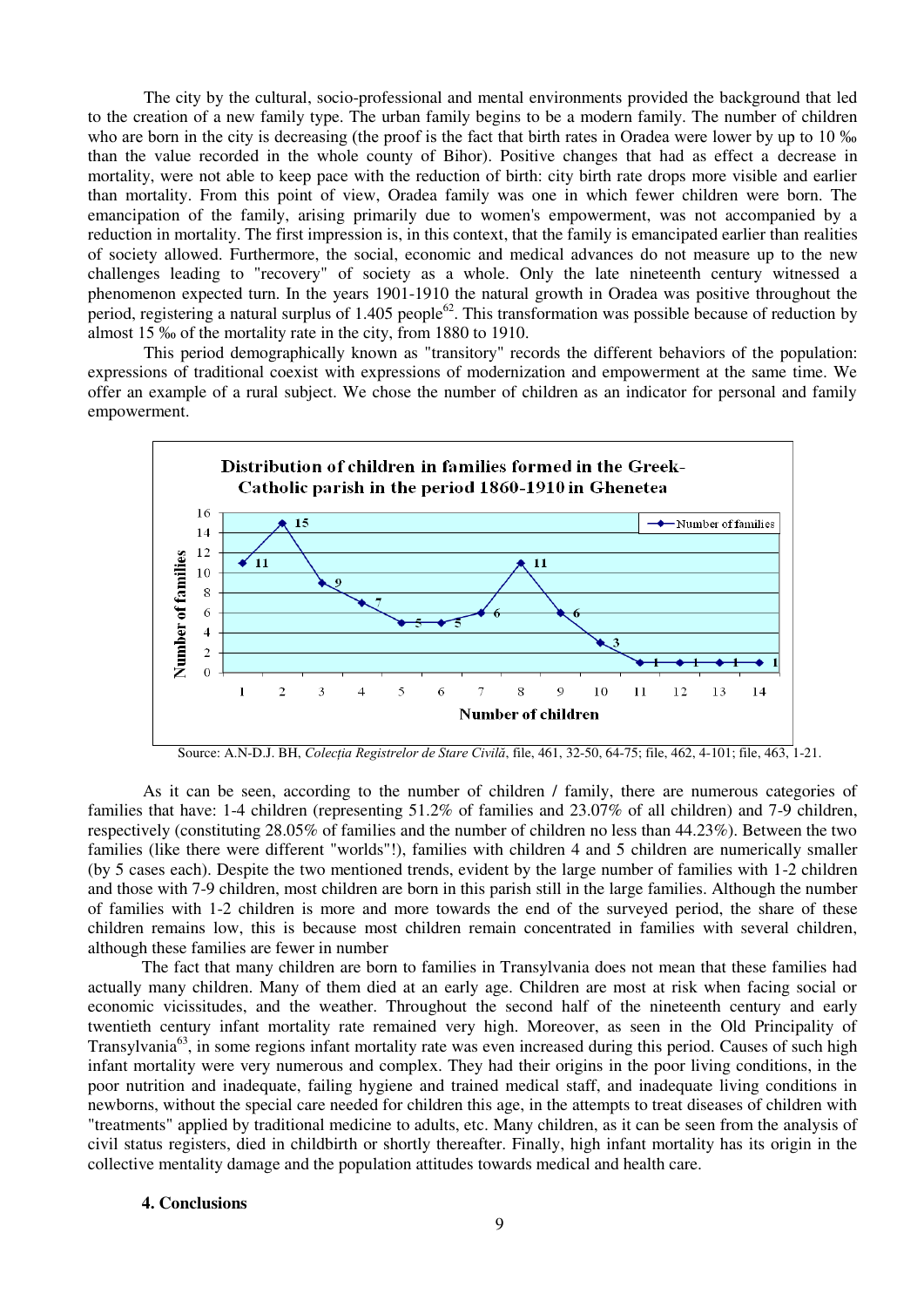Parish registers of civil status have been proving to be important documentary sources for historians as well as for demographers, sociologists, anthropologists, ethnographers, linguists, etc. These Church documents proved to be important, especially where other documentary sources (mainly those in the category of records made by the state) have proved insufficient, incomplete and unclear. The parish registers of civil status in this case are suitable for both a qualitative analysis, and a quantitative one at the level of local communities. Beyond their usefulness and significance of documentary source, these documents should be regarded as being subjective because they were managed by priests (every priest is then an exponent to promote demographic and confessional "realities" and such realities were viewed from the perspective of his own religious convictions). The parish registers, however, prove to be the only documents that allow us to penetrate the privacy of individuals in each community. A documentary is also undeniably a good dowry that researchers should promote and use in their research not only locally but also to verify and demonstrate certain behaviours and overall trends.

1 Jaques Duparquier, *Introduction à la démographie historique* (Paris – Tournai – Monreal: Gamma, 1974), 9.

<sup>2</sup> Apud Ştefan Pascu, *Demografia istorică*, in the collective volume *Populaţie şi societate. Izvoare de demografie istorică*, vol. I, *published by Ştefan Pascu* (Cluj-Napoca: Editura Dacia, 1972), 30.

6 Annie Vidal, *Démographie. Eléments d`analyse et évolution du peuplement humain* (Grenoble: Presse Universitaires de Grenoble, 1994), 13.

<sup>8</sup> Annie Vidal, "*Démographie. Eléments d`analyse et evolution*", 15.

9 Sorina Paula Bolovan, "*Istoria familiei şi demografia istorică în România la început de mileniu*", în *Caiete de antropologie istorică*, anul I, nr. 1 (Cluj-Napoca: 2002), 24.

<sup>10</sup> L. Henry, E. Gautier, *La population de Crulai, paroisse normande: étude historique* (Paris: Institut national d'études démographiques, 1958).

<sup>11</sup> Sorina Paula Bolovan, "*Familia în satul românesc*", 15.

<sup>12</sup> Pierre Goubert, *Beauvais et Beauvaises de 1600 á 1730. Contribution á l'histoire sociale de la France au XVIIeme siècle* (Paris: Service d'Edition et de Vente des Publications de l'Education Nationale, 1960).

<sup>13</sup> Sorina Paula Bolovan, "*Familia în satul românesc*", 16.

<sup>14</sup> Pierre Chaunu, *Civilizația Europei clasice*, vol. I (București: Editura Meridiane, 1989), 212.

<sup>15</sup> Sorina Paula Bolovan, "*Istoria familiei şi demografia istorică*", 25.

<sup>16</sup> Ioan Horga, "*Consideraţii pe marginea evoluţiei demografiei istorice: metodă, surse de documentare, modelare proprie*", in Corneliu Crăciun, Antonio Faur (coord.), *Istoria - ca experienţă intelectuală* (Oradea: Editura Universităţii din Oradea, 2001), 446; Sorina Paula Bolovan, "*Familia în satul românesc*", 16; Idem, "*Istoria familiei şi demografia istorică*", 25. In the same year, in Ottawa, the Council decided to establish a committee of historical demography, whose purpose was to promote the new discipline (*Ibid.*).

<sup>17</sup> It is published in 1964, too, but under the nema of "*Études et chronique de démographie historique*".

<sup>18</sup> Bertrand Grille, *Les sources statistiques de l'histoire de France* (Paris: 1964).

<sup>19</sup> New works get published during these years, bearing an important role in strengthening the historical demographic science, both in terms of methodology, and promoting new research directions: Alain Girard, *Le choix du conjoint. Une enquete psycho-sociologique en France* (Paris: Presse Universitaire de France - Institut national d'études démographiques, 1964); L. Henry, *La fécondité du mariage: Nouvelle méthode de mesure* (Paris: Institut national d'études démographiques, 1965); Idem, *Le manuele de demographie historique* (Geneva-Paris: Librairie Droz, 1967); John T. Noonan, *Contraception et mariaje* (Paris: 1969), etc.

<sup>20</sup> In 1965, London, D.V. Glass and D.E.C. Eversley edit the collective volume *Population in History. Essays in Demography* that will continue to get published in the years to come.

<sup>21</sup> E.A. Wrigley (coord.), *An Introduction to English Historical Demography. From the Sixteenth to the Nineteenth Century* (Londra, Weidenfeld and Nicolson, 1966). This work is considered by Pierre Chaunu as a "very successful imitation of French textbooks of historical demography". Pierre Chaunu, *Histoire science sociale. La durée, l'espace et l'homme á l'epoque moderne* (Paris: Edition SEDES, 1974), 296.

<sup>22</sup> Sorina Paula Bolovan, "*Familia în satul românesc*",18.

<sup>23</sup> *Ibid.*, 19.

<sup>24</sup> E.A. Wrigley, *Société et Population* (Paris: Hachette, 1969).

<sup>25</sup> J. Hajnal, "*European marriage pattern in perspective*", in *Populations History*, volume edited by D.V. Glass, D.E.C. (Londra: Eversley, 1968), 101-148.

<sup>3</sup> Apud Sorina Paula Bolovan, *Familia în satul românesc din Transilvania. A doua jumătate a secolului al XIX-lea şi începutul secolului XX* (Cluj-Napoca: Centrul de Studii Transilvane, Fundația Culturală Română, 1999), 14.

<sup>4</sup> *Ibid.*; the work of Roger Mols, published in 3 volume, under the title of *Introduction à la démographie historique de villes de l`Europe du XIVe au XVIIe siècle* şwas published by Receuil de Travaux Printing House, Louvain, 1954-1956.

<sup>5</sup> André LaRose, "*L`enregistrement des événements démographiques par les églises: une question internationale*", in the collective *Populaţie şi societate. Izvoare de demografie istorică*, vol. III, published by Ştefan Pascu (Cluj-Napoca, Editura Dacia, 1980), 25.

<sup>7</sup> Brunnel C., "*L`enregistrement des baptêmes, mariages et décês, sous l`ancien régime, en Belgique*", in the collective volume *Populaţie şi societate. Izvoare de demografie istorică*, vol. III, published by Ştefan Pascu (Cluj-Napoca, Editura Dacia, 1980), 69.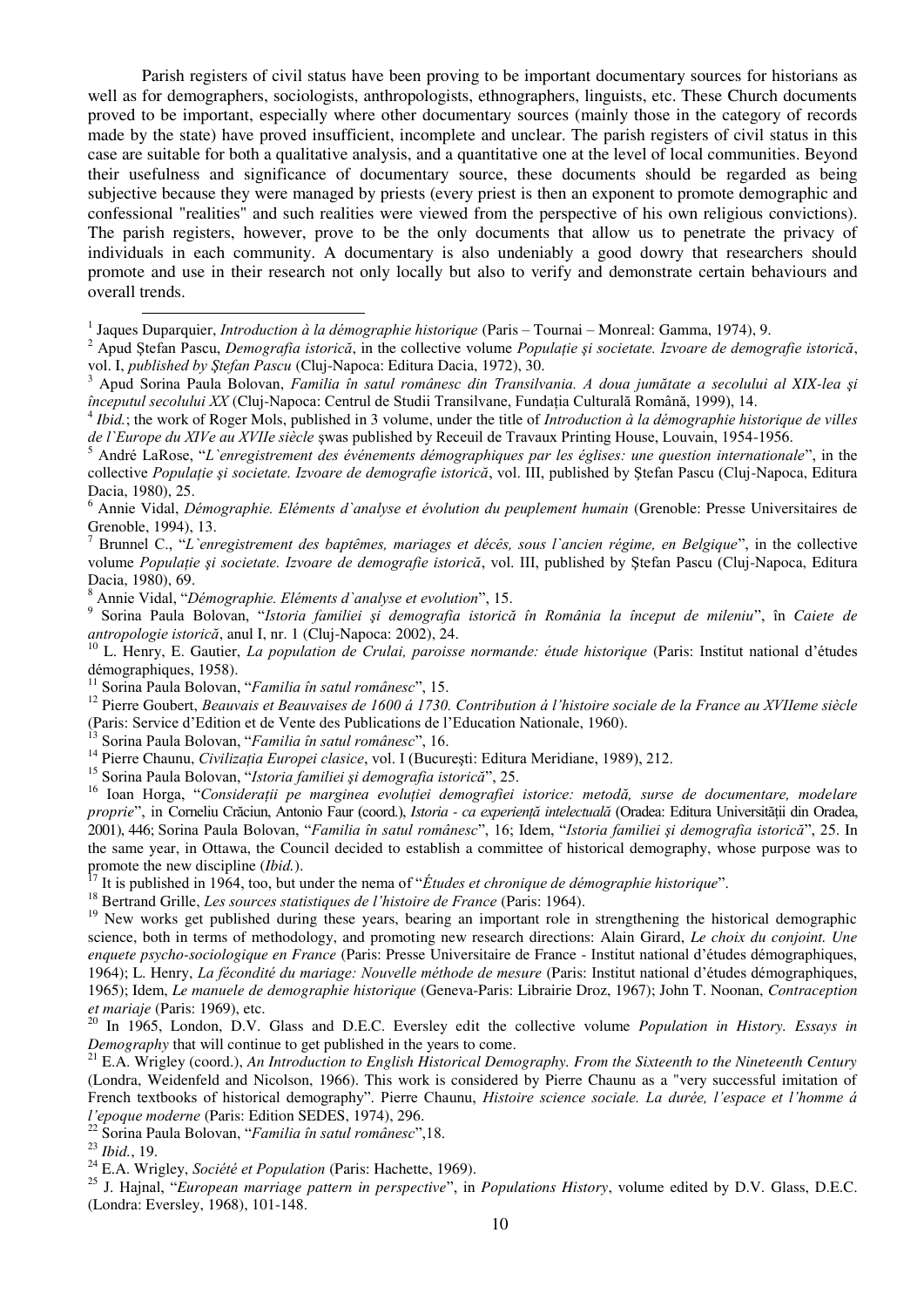<sup>27</sup> Pierre Chaunu, "*Histoire science sociale*", 316; G. Ranki, *The European periphery and industriliazation (1780-1914)* (Budapesta: 1982).

<sup>28</sup> Pierre Chaunu, "*Histoire science sociale*". 31.

<sup>29</sup> Idem, "*Civilizaţia*", 222.

<sup>-</sup>

<sup>30</sup> Martine Segalen, *Nuptialité et alliance. Choix du conjoint dans une commune d'Eure* (Paris: Maisonneuve et Larose, 1972).

<sup>31</sup> Also known as the analysis of the moment. By this method, a demographic phenomenon can be analysed during one year, notwithstanding generations. Anie Vidal, "*Démographie. Eléments d`analyse et evolution*", 36-37.

<sup>32</sup> Ioan Horga, *Consideraţii pe marginea evoluţiei demografiei*", 433.

<sup>33</sup> Martine Segalen, *Mari et femme dans la société paysanne* (Paris, Flammarion, 1980), 123-185.

<sup>34</sup> Idem, *Sociologie de la famille*, ed. IV, (Paris: Armand Colin, 1996), 116-123.

<sup>35</sup> Ioan Horga, *Consideraţii pe marginea evoluţiei demografiei*", 433.

<sup>36</sup> Yvonne Knibiehler, *Histoire de mère, du Moyen Age á nos jours* (Paris:, Montolba, 1980) (în colaborare cu Chaterine Fouguet); Idem, *La femme au temps des colonies* (Paris: Stock, 1985) (în colaborare cu Régine Goutalier); Idem, *La Femme et les médecins* (Paris: Hachette, 1983) (în colaborare cu Chaterine Fouguet); Idem, *Les pères aussi ont une histoire...* (Paris: Hachette, 1987); etc.

<sup>37</sup> J.L. Flandrin, *Familles. Parente, maison, sexualité dans l'ancienne societé* (Paris: Hachette, 1976).

<sup>38</sup> Edward Shorter, *Naissance de la famille moderne XVIII<sup>e</sup> -XX<sup>e</sup> siècle* (Paris: Édition du Seuil, 1977)

<sup>39</sup> Robert Muchembled, "*Famille et l`histoire des mentalités (XVI – XVIIIe siècles). Etat present de la recherché*", in *Revue des Etudes Sud-Est Europeenne*, 1974, nr. 3, 349 – 369.

<sup>40</sup> Jack Goody, *La famille en Europe* (French edition translated by Jean-Perre Bardon with a foreword by Jacques Le Goff) (Paris: 2001).

<sup>41</sup> M. Mitterauer, R. Sieder, *The European Family. Patriarchy to Partnership from the Midlle Age to the Present (Oxford:* Blackwell, 1982).

<sup>42</sup> André Burguiére, Christiane Klapish-Zuber, Martine Segalen, Françoise Zonabend (coord.), *Histoire de la famille* (Paris: Armand Colin, 1986).

<sup>43</sup> Jaques Duparquier, "*Introduction à la démographie historique*", 87.

<sup>44</sup> Author of important works of historical demography. In addition to the already cited work (*Introduction à la démographie historique*), we remind of studies such as: "*Sur la population francaise aux XVII-eme et XVIII-eme siècles*", in *Revue Historique*, nr. 485, ianuarie-martie 1968, p. 43-79; "*La population du Bassin parisien (XVII-XVIII)*", in *Hommange a Marcel Reinhard. Sur la population francaise au XVIIIe et au XIXe siècle*, Paris, 1973; Jacques Dupâquier, *La population rurale du Bassin parisien à l'époque de Louis XIV* (Paris: École des Hautes Études en Sciences Sociales, 1979); "*Le mouvement saisonnier des mariages en France (1856-1910)*", in *Annales de demographie historique* (Paris: Société de Démographie Historique, 1977); *La population francaise aux XVII-eme et XVIII-eme siècles* (Paris: 1979). <sup>45</sup> Jaques Duparquier, "*Introduction à la démographie historique*", 53.

<sup>46</sup> At first the priests recorded were only children who were baptized, and that it was to have a record of parishioners. It followed the recording of weddings, of marriages, and eventually deaths. Information on infant mortality or divorce lacks. Also lacks information about the families who were the protagonists of these demographic events.

<sup>47</sup> Liviu Moldovan, "*Înregistrarea de către biserici a botezaţilor, cununaţilor şi înmormântărilor în Ţările Române în secolele XVIII – XIX*", in the collective volume *Populaţie şi societate. Izvoare de demografie istorică*, vol. III, published by Ştefan Pascu (Cluj-Napoca, Editura Dacia, 1980), 137.

<sup>48</sup> *Ibid.* 

<sup>49</sup> An example is the *Gubernia Order* of May 24, 1825 that required the bishops to oversee the preparation of registers of civil status of their dioceses.

<sup>50</sup>Liviu Moldovan, "*Înregistrarea de către biserici*", 139.

<sup>51</sup> Ştefan Pascu, Ştefan Pascu, *L`actualité de la démographie historique*, în volumul colectiv *Populaţie şi societate. Izvoare de demografie istorică*, vol. III, apărut sub redacţia lui Ştefan Pascu (Cluj-Napoca, Editura Dacia, 1980), 12-13.

 $52$  Information related to these censuses was collected from Traian Rotariu (coord.), Maria Semeniuc, Mezei Elemér, *Recensământul din 1910. Transilvania* (Cluj-Napoca: Studia Censualica Transsilvanica, Editura Staff, 1999), 693-712.

<sup>53</sup> Gheorghe Şişeştean, *Etnie, confesiune şi căsătorie în nord-vestul Transilvaniei* (Zalău: Editura Caiete Silvane, 2002), 15.

<sup>54</sup> A good example is the village of Beius Şuncuius (Bihor county), where in 1900 there were, according to census 370 Romanian Hungarian, 388 Greek Catholics, plus the 19 Orthodox. From here we can easily conclude that some of the declared Hungarian majority population in the village were Greek Catholic or Orthodox.

<sup>55</sup> Traian Rotariu (coord.), *Recensământul din 1880*. *Transilvania* (Cluj-Napoca: Studia Censualica Transsilvanica, Editura Staff, 1997), 50-82.

<sup>56</sup> Alexandru Ilieş, *Etnie, confesiune şi comportament electoral în Crişana şi Maramureş* (Cluj-Napoca: Editura Dacia, 1998), 327.

<sup>57</sup> Pierre Chaunu, "*Civilizaţia*", 222.

<sup>58</sup> J.C. Chesnais, *La transition démographique* (Paris: Presse Universitaire de France, 1986), 93-141.

<sup>59</sup> Apud Ioan Bolovan, *Transilvania între Revoluţia de la 1848 şi Unirea din 1918. Contribuţii demografice* (Cluj-Napoca: Centrul de Studii Transilvane, Fundaţia Culturală Română, 2000), 158.

 $^{26}$  E. Shorter, *The Making of the Modern Family* (Londra: 1976).